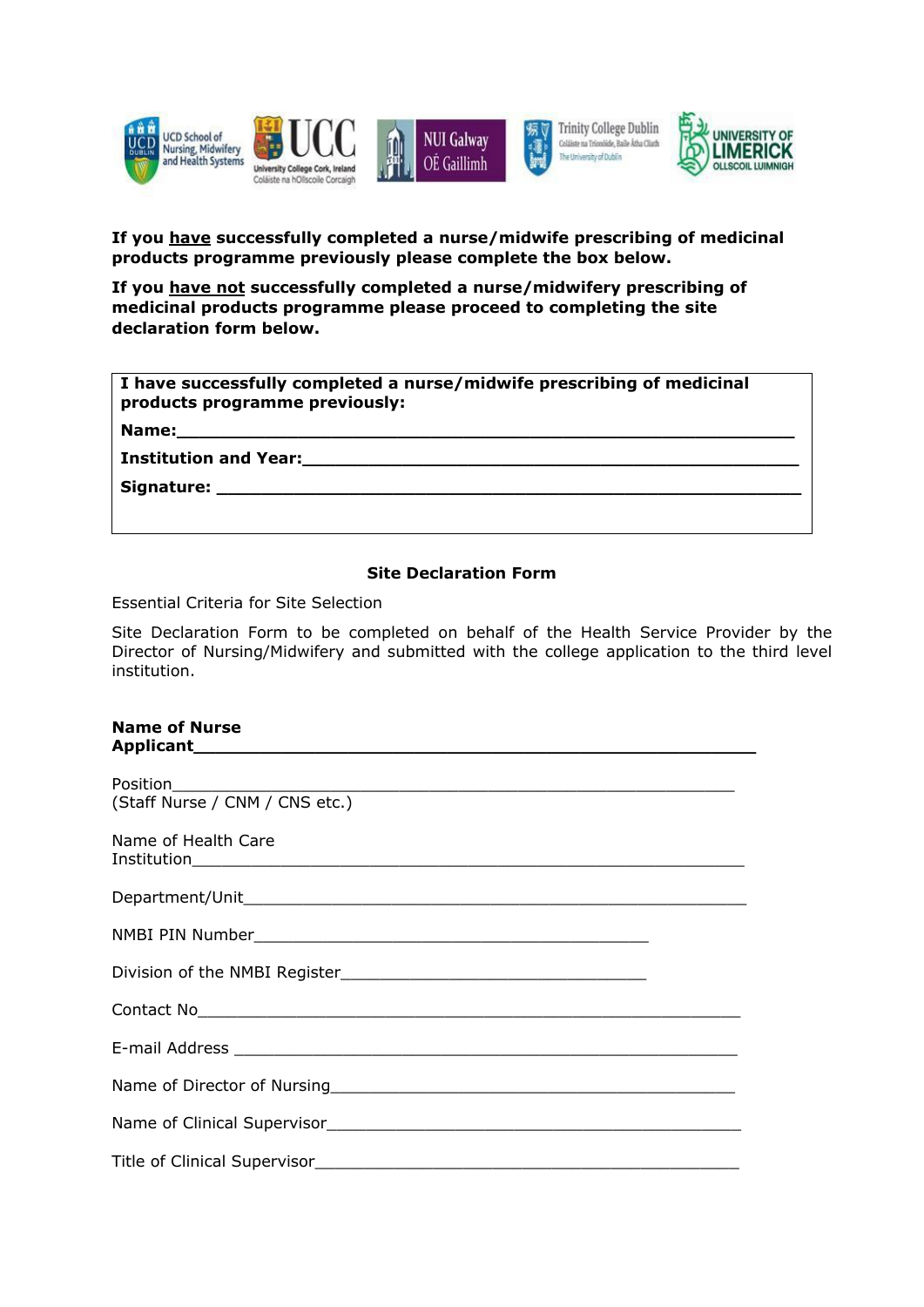| <b>Criteria</b>                                                                                   | <b>Yes</b> | <b>No</b> | <b>Comment/Evidence</b> |
|---------------------------------------------------------------------------------------------------|------------|-----------|-------------------------|
| Safe Management                                                                                   |            |           |                         |
| Do you have in place an Organisational Policy for                                                 |            |           |                         |
| Nurse and Midwife Medicinal Product Prescribing                                                   |            |           |                         |
| (or will a policy be in place by the time the nurse                                               |            |           |                         |
| or midwife completes the course)?                                                                 |            |           |                         |
| Can you demonstrate an ability to safely manage                                                   |            |           |                         |
| and quality assure prescribing practices?                                                         |            |           |                         |
| Do you have risk management systems in place?                                                     |            |           |                         |
| If yes, is there a process for:                                                                   |            |           |                         |
| Adverse event reporting?                                                                          |            |           |                         |
| Incident reporting?<br>$\bullet$                                                                  |            |           |                         |
| Reporting of near misses?<br>$\bullet$                                                            |            |           |                         |
| Reporting of medication errors?<br>$\bullet$                                                      |            |           |                         |
| Practice and Education Development                                                                |            |           |                         |
| Do you have in place appropriate mentoring                                                        |            |           |                         |
| arrangements with a named medical mentor?                                                         |            |           |                         |
| (Please identify name).                                                                           |            |           |                         |
| Do you have in place robust and agreed                                                            |            |           |                         |
| collaborative practice arrangements? (if not                                                      |            |           |                         |
| already existing, will it be in place by the time the                                             |            |           |                         |
| nurse or midwife completes the education                                                          |            |           |                         |
| programme?)<br>Have you identified a named medical                                                |            |           |                         |
| practitioner(s)/mentor who has agreed to develop                                                  |            |           |                         |
| and agree the collaborative practice                                                              |            |           |                         |
| arrangements?                                                                                     |            |           |                         |
| Can you confirm that the name of the nurse or                                                     |            |           | PIN No:                 |
| midwife applying for the education programme, is                                                  |            |           |                         |
| on the Live Register of Nurses maintained by                                                      |            |           |                         |
| NMBI i.e. have current active registration?                                                       |            |           |                         |
| Do you have in place a commitment to continuing                                                   |            |           |                         |
| education for staff supporting the prescribing                                                    |            |           |                         |
| initiative?                                                                                       |            |           |                         |
| For HSE statutory and voluntary services, will you                                                |            |           |                         |
| have in place a sponsorship agreement at local                                                    |            |           |                         |
| (service) level setting out the arrangements for                                                  |            |           |                         |
| study leave and financial support for the                                                         |            |           |                         |
| candidate?                                                                                        |            |           |                         |
| <b>Health Service Provider</b>                                                                    |            |           |                         |
| Do you have in place or have access to a Drugs                                                    |            |           |                         |
| and Therapeutics Committee? (If no, please                                                        |            |           |                         |
| describe how this will be achieved).                                                              |            |           |                         |
| Do you have in place local arrangements to                                                        |            |           |                         |
| oversee the introduction of a new practice in                                                     |            |           |                         |
| prescribing and ensure local evaluation?                                                          |            |           |                         |
| Do you have in place a named individual                                                           |            |           |                         |
| (Prescribing Site Coordinator) delegated by the                                                   |            |           |                         |
| Director of Nursing to have responsibility for the<br>initiative locally and for liaison with the |            |           |                         |
| educational provider? For students employed in                                                    |            |           |                         |
| the voluntary and statutory services of the HSE                                                   |            |           |                         |
| the Prescribing Site Coordinator will also liaise                                                 |            |           |                         |
| with Office of the Nursing Service Director (please                                               |            |           |                         |
| supply name).                                                                                     |            |           |                         |
|                                                                                                   |            |           |                         |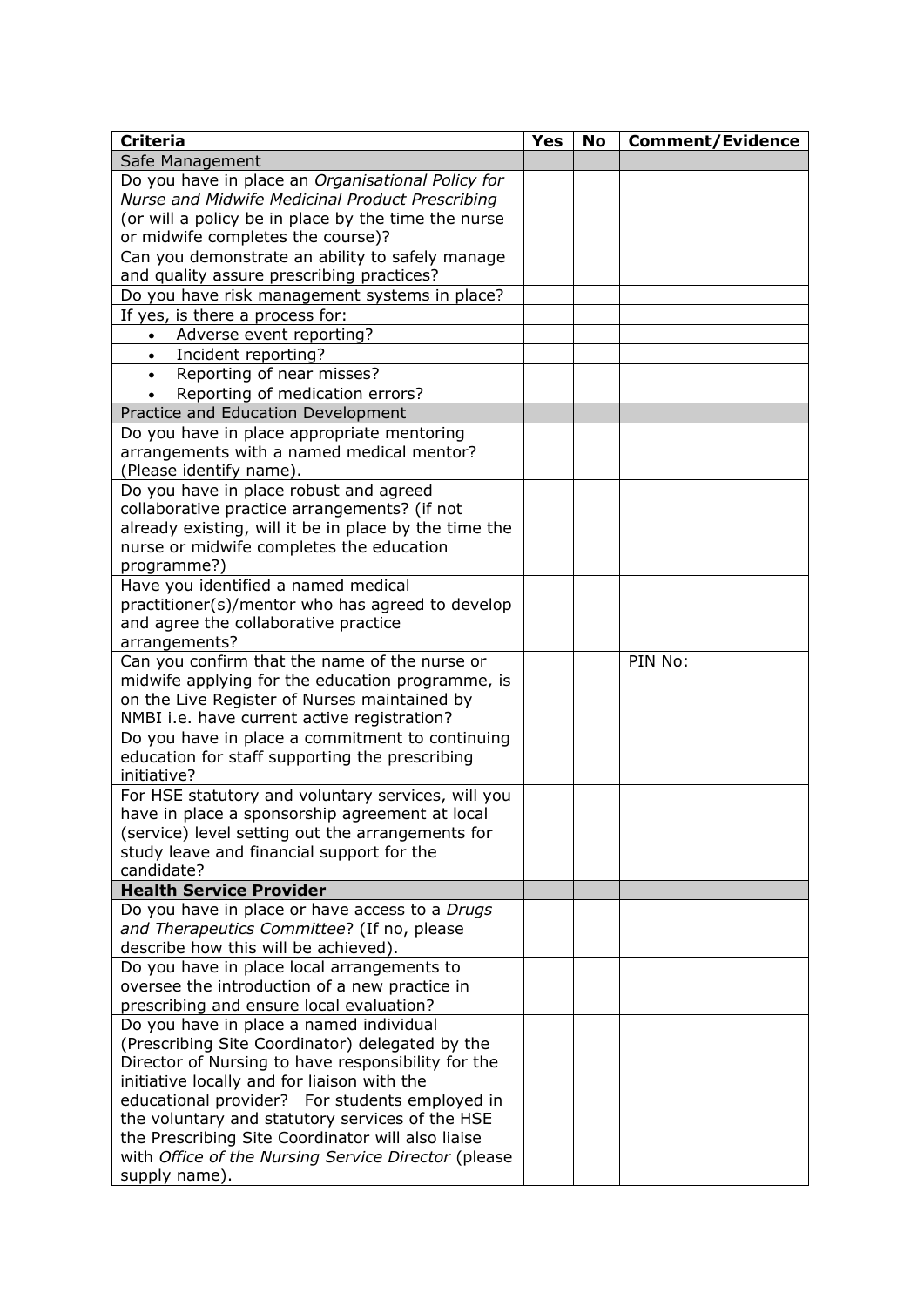| Have you established the clinical indemnity<br>arrangements for nurse/midwife prescribing?<br>(please note the Clinical Indemnity Scheme<br>managed by the Sate Claims Agency covers<br>employees of the voluntary and statutory service                                                                                                                 |            |           |                         |
|----------------------------------------------------------------------------------------------------------------------------------------------------------------------------------------------------------------------------------------------------------------------------------------------------------------------------------------------------------|------------|-----------|-------------------------|
| of the HSE)<br><b>Criteria</b>                                                                                                                                                                                                                                                                                                                           | <b>Yes</b> | <b>No</b> | <b>Comment/Evidence</b> |
| Do you have in place a firm commitment by the<br>hospital/organisation board or Chief Executive<br>Officer or Medical Director/Chairman of Medical<br>Board to support the introduction of this<br>prescribing initiative?                                                                                                                               |            |           |                         |
| For students employed in the HSE voluntary<br>and statutory services (only): will your<br>organisation comply with and ensure data<br>input for Nurse and Midwife Prescribing Data<br><b>Collection System?</b><br>For all other health service providers - can<br>٠<br>you confirm that you will have a process for<br>monitoring prescribing activity? |            |           |                         |
| For students employed in the voluntary and<br>statutory services (only) can you confirm that the<br>Registered Nurse Prescriber will have access to a<br>computer, email and internet for data input to the<br>Nurse and Midwife Prescribing Data Collection<br>System?                                                                                  |            |           |                         |
| Will your organisation share details of the<br>Registered Nurse Prescribers scope of practice<br>and prescriptive authority with relevant health<br>professionals?                                                                                                                                                                                       |            |           |                         |
| <b>Audit and Evaluation</b>                                                                                                                                                                                                                                                                                                                              |            |           |                         |
| Do you have in place or are you planning to put in<br>place a mechanism to audit the introduction of<br>nurse/midwife prescribing practices?                                                                                                                                                                                                             |            |           |                         |
| How many hours per weeks do you work in your<br>clinical area?                                                                                                                                                                                                                                                                                           |            |           |                         |

| <b>Printed name of the</b><br>Director of<br>Nursing/Midwifery/Public<br>Health Nursing/or<br>relevant Nurse/Midwife<br>manager: | the Medical          | Printed name of<br>Practitioner/Mentor |
|----------------------------------------------------------------------------------------------------------------------------------|----------------------|----------------------------------------|
| Name of health service<br>provider:                                                                                              | Name of health       | service provider:                      |
| Telephone number:                                                                                                                | Telephone<br>number: |                                        |
| Email:                                                                                                                           | Email:               |                                        |

**Signed by** the Director of Nursing/Midwifery/Public Health Nursing/or relevant Nurse/Midwife manager:

 $\_$  , and the contribution of the contribution of  $\mathcal{L}_1$  , and the contribution of  $\mathcal{L}_2$  , and  $\mathcal{L}_3$